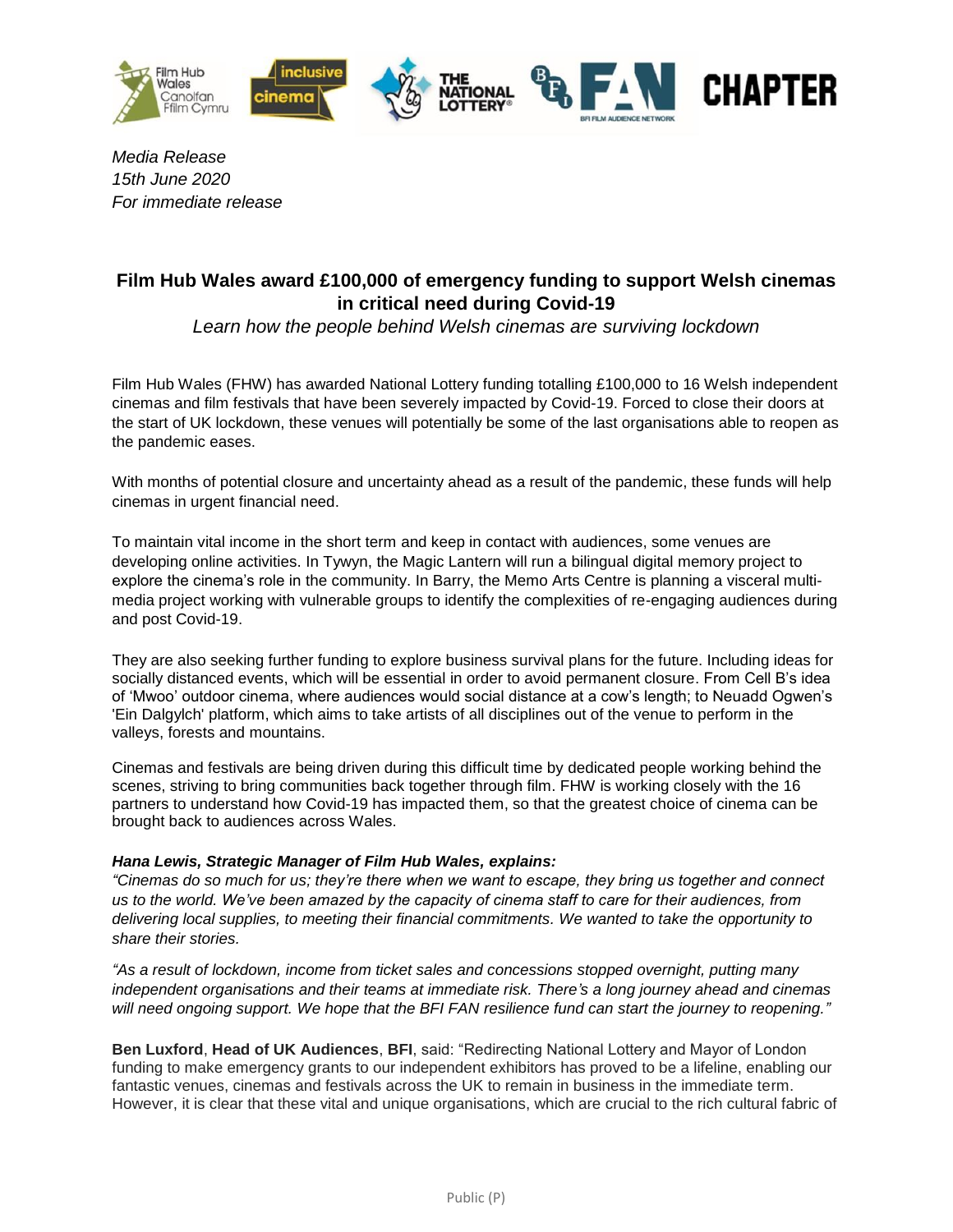their local communities, are still in crisis. When allowed to reopen, safely implementing social distancing guidance will not only be logistically impossible for some, but many are also unlikely to cover their costs when operating at reduced capacity. Losing these exhibitors would be a huge cultural loss for UK audiences, so I am pleased FAN has been able to help them keep the lights on while we all face the oncoming challenges."

#### *Rhys Roberts, Cinema Coordinator at CellB, adds:*

*"Past events at Blaenau Ffestiniog's CellB cinema have at times rivalled the drama usually seen on our cinema screen. We've seen our community and Hollywood stars lining up to support a bright future for this most precious of our shared community assets.*

*"Recently, we've faced the surreal threat of the Covid-19 pandemic, and thanks to Film Hub Wales and BFI FAN support, we see this plucky independent cinema fighting back once more, stepping into a new and different world driven by our young creatives, who we call 'The Quaran-teens'. We are ready for the next chapter in our drama."*

#### *Lauren Orme, Director of Cardiff Animation Festival adds:*

*"Covid-19 has had a massive impact on Cardiff Animation Festival, as it has on so many arts organisations. Having to make the decision to postpone our festival just three weeks from our scheduled dates could have meant the end for us as an organisation.*

*"Film Hub Wales have been massively supportive throughout this time. This new relief funding is a lifeline that will enable us to support freelancers and contractors, to develop new and exciting work to serve the community that has built around our activity over the past five and a half years, and to help our audiences feel connected through independent animation while we're all apart."*

The resilience fund is made possible thanks to National Lottery funding, repurposed by the British Film Institute (BFI) via its Film Audience Network (FAN). The fund offers critical relief and business continuity to exhibitors across the whole of the UK.

Funds in Wales are administered by FHW via Chapter as the Film Hub Lead Organisation. They will be used towards irrecoverable costs, to deliver creative online activities during closure, and staff time to plan towards safe reopening.

#### **Ends**

For images please copy and paste the following link into your browser:

#### **<https://bit.ly/BFIResFund>**

For more information, please contact:

**Megan David**, Marketing Officer, on 02920 311 057 / [megan@filmhubwales.org](mailto:megan@filmhubwales.org) part time Tues-Thurs), **Lisa Nesbitt**, Development Officer, on 02920 311 067 / [lisa@filmhubwales.org](mailto:lisa@filmhubwales.org) **Hana Lewis**, Strategic Manager, on 02920 353 740 [hana@filmhubwales.org](mailto:hana@filmhubwales.org)

### **Projects Supported**

#### *Region: North West Wales*

### **Gwallgofiaid, CellB (Blaenau Ffestiniog)**

Gwallgofiaid is a not for profit social enterprise run from the old Blaenau police station. Proceeds from the cinema go towards training in creative arts and media for local young people.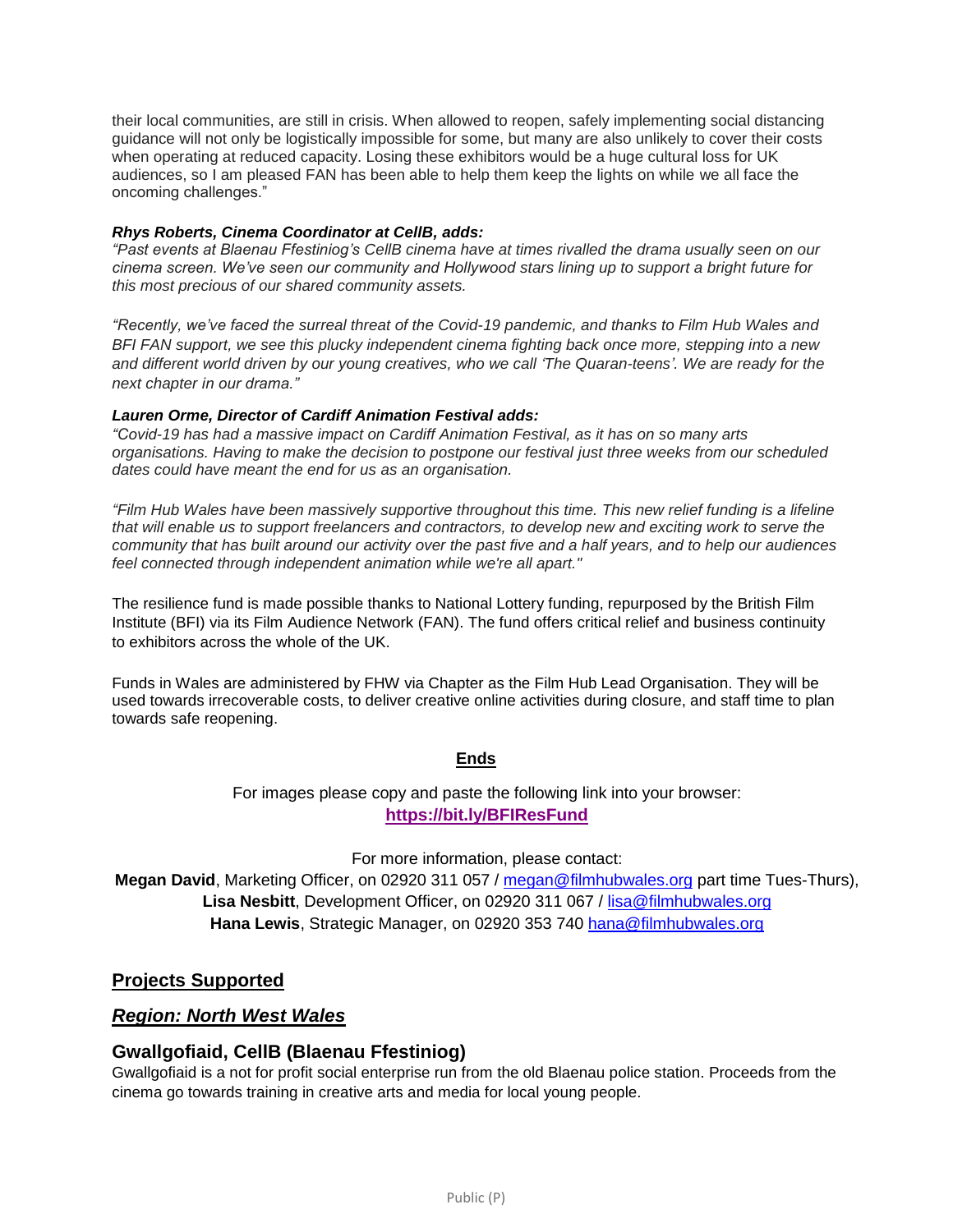After recovering from a burst pipe at the cinema in the winter of 2017, with the support of Rhys Ifans and their successful crowd funder, Cell B were hit hard by the closure due to the Covid-19 pandemic. FHW funding will support core staffing and operational costs that cannot be covered without ticket income.

During lockdown, Gwallgofiad continue to talk to their young creatives and local pensioners about resilience scenarios, film reviews and programming. They have all sorts of creative ideas in development for the future, including "Mwoo" pop-up outdoor cinema screenings where audiences would social distance at a cow's length

Meet Rhys Robert's – CellB's [Coordinator](https://www.filmhubwales.org/en/the-people-behind-welsh-cinemas/) and young volunteers Aron and Owen. [Website,](http://cellb.org/) [Twitter,](https://twitter.com/CeLLBlaenau) [Facebook](http://www.facebook.com/CellBlaenau/)

## **Dragon Theatre (Barmouth):**

Situated on the west coast of Snowdonia, this imposing, converted Victorian chapel houses a 186-seat traditional theatre auditorium offering a year-round programme of activities. The building is lovingly run and maintained by a small team and many hard-working volunteers.

With all events cancelled by mid-March and plans to address flood damage postponed, the theatre's annual insurance costs will be supported through the FHW grant.

Meet Alan – [Vice-Chair, Board of Trustees](https://www.filmhubwales.org/en/the-people-behind-welsh-cinemas/) [Website,](http://www.dragontheatre.co.uk/) [Twitter,](https://twitter.com/DragonBarmouth) [Facebook](http://www.facebook.com/dragontheatre/)

### *Neuadd Ogwen (Bethesda):*

Neuadd Ogwen is a community arts centre based in the old village hall in Bethesda, Gwynedd. With 354 seats and a creative schedule including film, productions by local and national touring companies, ballet, opera, plays, pantomimes and concerts.

With all events cancelled from mid-March, core staffing and organisational costs will be supported by the FHW grant. Neuadd Ogwen also plan to create an online platform called 'Ein Dalgylch' that will take artists of all disciplines out of the venue and into the valley, forests and mountains near Bethesda for digital performances.

Meet Dilwyn – Manager [of Neuadd Ogwen](https://www.filmhubwales.org/en/the-people-behind-welsh-cinemas/) [Website,](https://neuaddogwen.com/) [Twitter,](https://twitter.com/NeuaddOgwen) [Facebook](https://www.facebook.com/NeuaddOgwen)

# *Region: North East Wales*

#### **73 Degree Community (Wrexham):**

Sinema 73 is a new community-led accessible cinema club hosted in partnership with Ty Pawb in Wrexham. The programme is curated by a committee of dedicated film experts and members of diverse community groups.

They will be supported by FHW funding to create social media 'story stacks' with different film-related themes designed to inspire audiences to discover new content and stories online.

[Meet Rob Corcoran –](https://www.filmhubwales.org/en/the-people-behind-welsh-cinemas/) 73 Degrees [Website,](http://www.73degreefilms.com/) [Twitter,](https://twitter.com/73cinema) [Facebook,](https://www.facebook.com/73degreefilms/) [Instagram](http://www.instagram.com/73degreefilms/)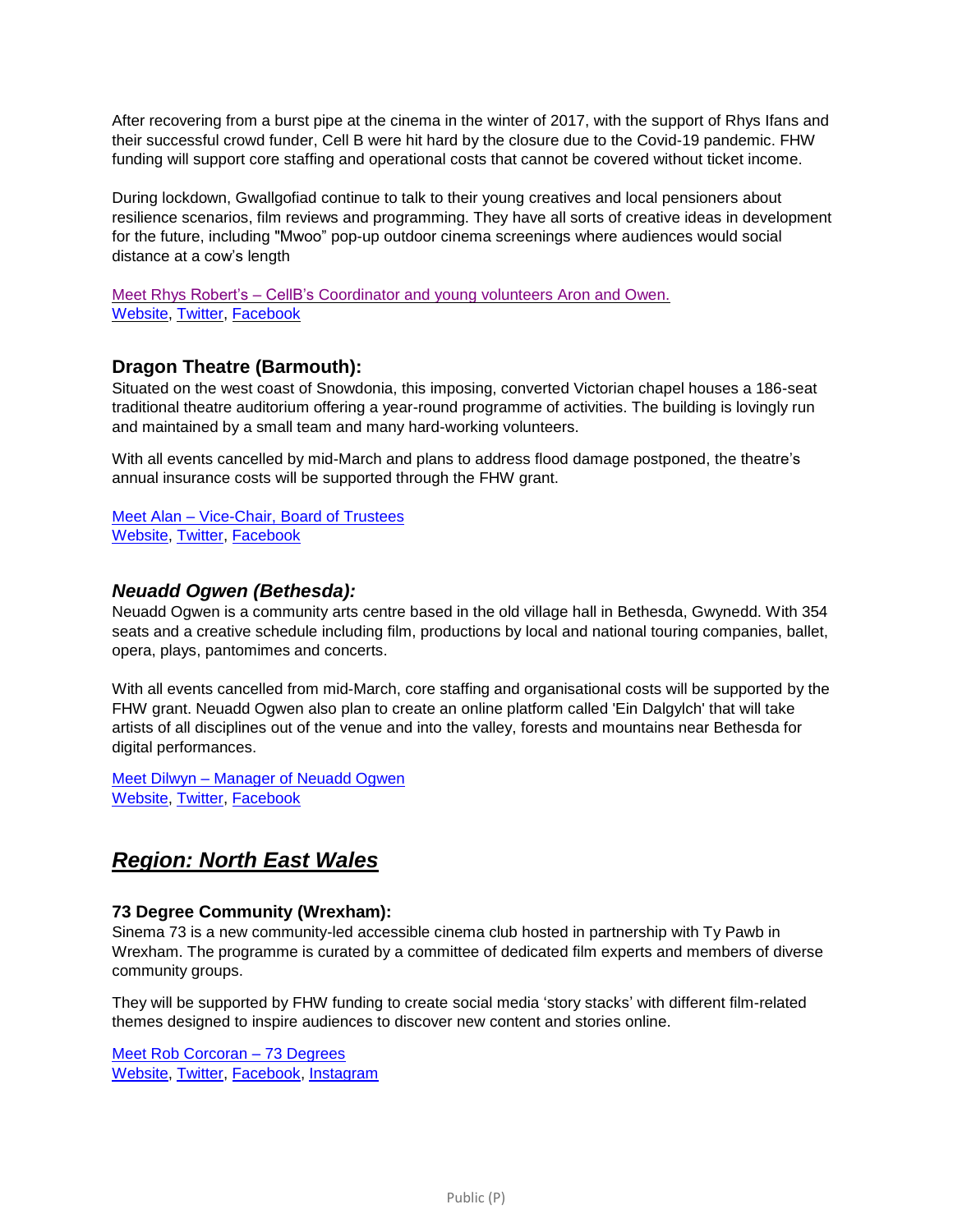## **Wicked Cinema (Rhyl):**

Wicked Wales offer year-round training and activity programmes for young people, including a community pop-up cinema run by young people for young people and an international annual youth film festival, which accepts entries from young filmmakers worldwide.

Wicked were about to reach their third anniversary celebrations when they had to close, with their planning for the September festival also affected. FHW support will be used to help with irrecoverable costs and maintain connections with their growing team of young volunteers who continue to work on their Stand Against Violence initiative, which recently won UK Games Award of the Year.

Meet Festival Director [and Cinema Coordinator](https://www.filmhubwales.org/en/the-people-behind-welsh-cinemas/) Rhiannon Wyn Hughes [Website,](http://www.wickedwales.com/) [Twitter,](https://twitter.com/wicked_film) [Facebook](https://www.facebook.com/wickedwales/)

# *Region: South East Wales*

### **Savoy Theatre, (Monmouth):**

The Savoy stands on the oldest known theatre site in Wales, boasting a beautiful art deco interior. The Grade 2\* listed building is currently managed by the Monmouth Savoy Trust. The programme offers a mixture of feature films, live entertainment and special cinema events.

The cinema has been closed since mid-March with all but one member of staff furloughed. FHW support will enable the projector and other essential technical equipment to be maintained alongside irrecoverable staffing and operational costs. Staff have been working hard on the history of the cinema and plan to reopen with new displays in place.

[Meet Director Chris Ryde](https://www.filmhubwales.org/en/the-people-behind-welsh-cinemas/) [Website,](http://www.monmouth-savoy.co.uk/) [Twitter,](https://twitter.com/monmouthsavoy) [Facebook](https://www.facebook.com/Savoy-Theatre-Monmouth-158800746252/)

## **Cardiff Animation Festival / CAF (Cardiff):**

CAF is a year-round programme and biennial four-day celebration of animation for everyone, with a high calibre program of screenings, masterclasses, Q+As, workshops, networking, accessible events and an inclusive community atmosphere.

The March 2020 festival and it's creative practitioners were severely affected by lockdown resulting in the postponement of their entire event. In response, CAF have been developing a host of exciting online activities which will be supported by FHW. Events include monthly online Cardiff Animation Night screenings, online animation workshops and subtitled events with British Sign Language (BSL) interpretation.

[Meet Lauren Orme –](https://www.filmhubwales.org/en/the-people-behind-welsh-cinemas/) Festival director [Website,](http://www.cardiffanimation.com/) [Twitter,](https://twitter.com/CardiffAnimFest) [Facebook](https://www.facebook.com/Cardiffanimationfestival)

### **Snowcat Cinema (Penarth):**

Snowcat is an independent pop-up cinema based in South Wales with a permanent residency at Penarth Pier Pavilion. They screen a broad range of films from repertory to cult and they work with other venues to organise events from simple screenings to immersive event-cinema!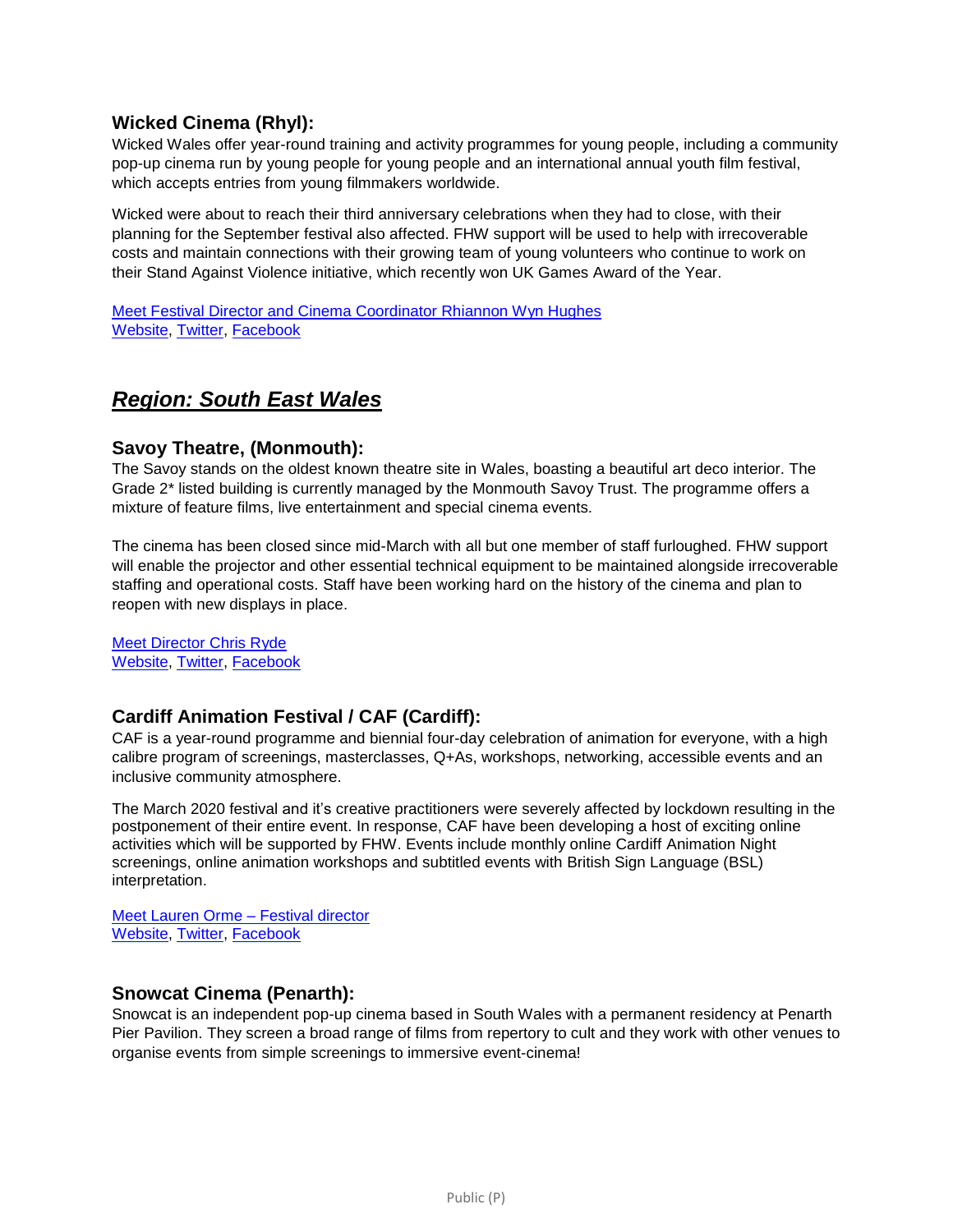FHW support will enable Snowcat to maintain cinema equipment loans. Look out for their daily YouTube videos, Freeview recommendations, watch-alongs and online quizzes.

[Meet Ben Rive –](https://www.filmhubwales.org/en/the-people-behind-welsh-cinemas/) Director [Website,](https://www.snowcatcinema.co.uk/) [Twitter,](https://twitter.com/SnowcatCinema) [Facebook](https://www.facebook.com/snowcatcinema)

## **Memo Arts Centre (Barry):**

The Memo Arts Centre is an independent charity situated in the heart of Barry. As the largest multi-arts venue in the Vale of Glamorgan, they welcome over 100,000 visitors to the building every year including over 20,000 young people. With theatre and 4K digital cinema, they are a crucial hub for their local community and beyond.

With nearly 65% of income generated through box office, bar sales and facility hires and all earned income used to support the venue and its extensive programme, the team have been working tirelessly to mitigate the impact of Covid-19 and plan for the future.

FHW support will be used for irrecoverable costs along with an inclusive digital well-being participation project 'The Space Between our Thoughts'. This visceral multi-media project will work with vulnerable adults and groups to identify the complexities of re-engaging audiences during and post Covid-19.

[Meet Kate Long –](https://www.filmhubwales.org/en/the-people-behind-welsh-cinemas/) CEO / Director [Website,](http://www.memoartscentre.co.uk/) [Twitter,](https://twitter.com/BarryMemo) [Facebook](https://www.facebook.com/BarryMemo)

# *Region: West Wales*

### **Commodore Cinema (Aberystwyth):**

A purpose built independent family owned and run cinema. The award winning Commodore first opened its doors in 1976 and seats over 400 with one of the largest cinema screens in Wales.

FHW are excited to welcome the Commodore to the Hub as a new member this year. Funds will support irrecoverable organisational costs. Keep an eye on their Facebook page for regular interactive posts.

[Meet Michael Davies –](https://www.filmhubwales.org/en/the-people-behind-welsh-cinemas/) Proprietor [Website,](https://www.commodorecinema.com/) [Twitter,](https://twitter.com/CommodoreAber) [Facebook](https://www.facebook.com/commodorecinemaaber/)

## **Magic Lantern (Tywyn):**

Magic Lantern Cinema are a one-screen independent cinema in rural Wales with state of the art Sony 4k digital projection and Dolby 7.1 surround sound. They open to the public 363 days a year. The nearest cinema to them is over 30 miles away, so for many people they are a crucial community resource.

With plans to screen new titles like *Bond* and *Parasite* impacted by unforeseen closure, the Magic Lantern have seen a huge financial impact to their business. Along with irrecoverable costs, FHW will support an online community memory project which explores the social history of the Magic Lantern and its importance to the community.

[Meet Co-Director Sara Waddington & Annie Grundy](https://www.filmhubwales.org/en/the-people-behind-welsh-cinemas/) [Website,](http://www.tywyncinema.co.uk/) [Twitter,](https://twitter.com/TheTywynCinema) [Facebook](https://www.facebook.com/TywynCinema/)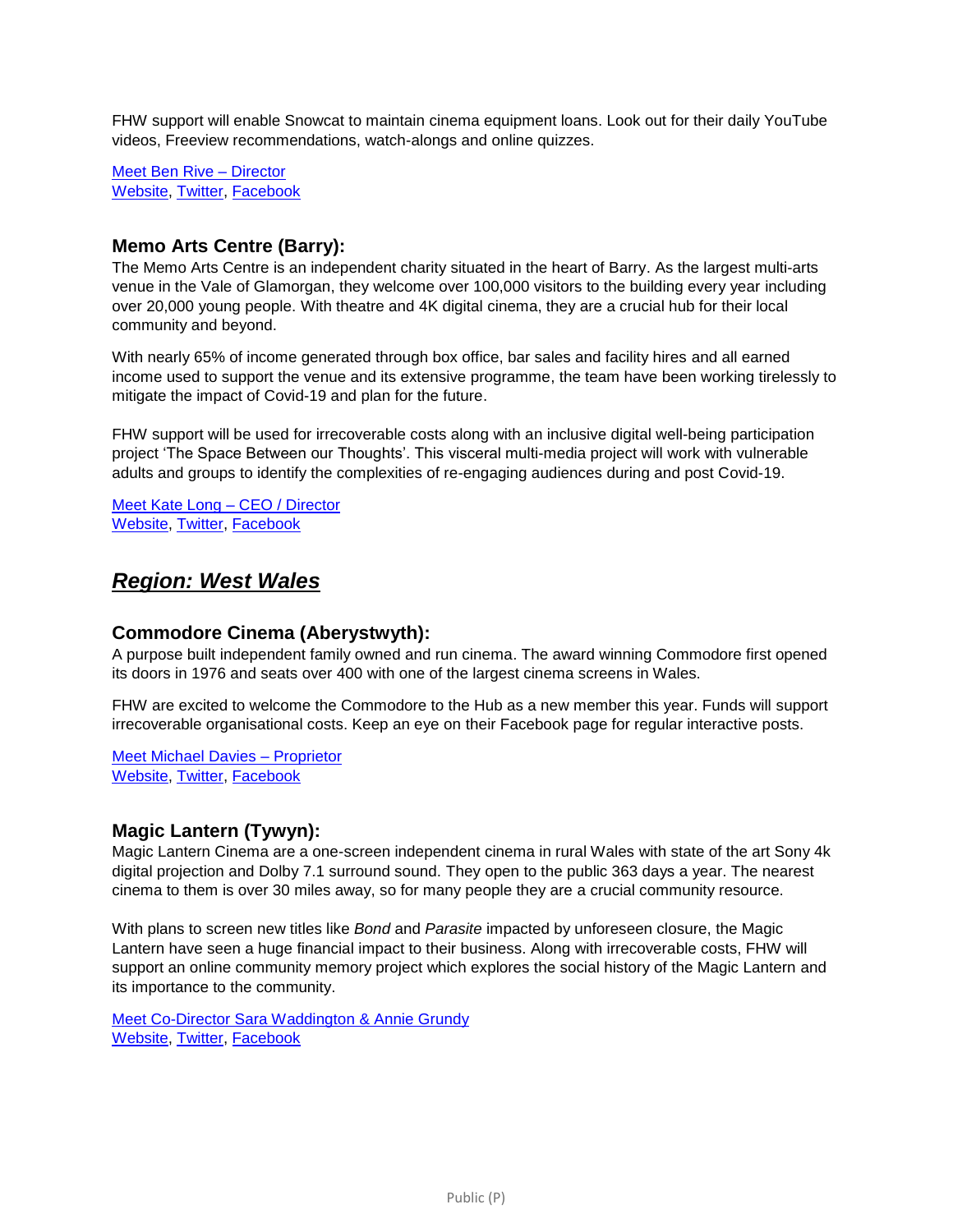# *Region: South West Wales*

## **Torch Theatre (Milford Haven):**

Established in 1977, The Torch Theatre in Pembrokeshire consists of a 300 seat main house, a 102 seat studio theatre, a bespoke art gallery, bar facilities and Café Torch. The venue has been transformed to create an accessible, comfortable and attractive place to enjoy entertainment and the arts, complete with state of the art digital cinema technology with 3D capabilities.

With all plans on hold, including their exciting outdoor summer screening events, the Torch team will be supported with planning time to understand the landscape of future film releases alongside irrecoverable costs.

Meet Ben Lloyd - [Executive Director](https://www.filmhubwales.org/en/the-people-behind-welsh-cinemas/) [Website,](https://www.torchtheatre.co.uk/) [Twitter,](https://twitter.com/TorchTheatre) [Facebook](https://www.facebook.com/torchtheatre/)

## **Theatr Gwaun (Fishguard):**

Theatr Gwaun is an independent theatre, cinema, bar and cafe run by a passionate friendly team in north Pembrokeshire. It's been a place for entertainment since 1885 when it was built as a temperance hall, becoming one of the first cinema's in Wales in the early 1920's.They bring a broad range of specialised and mainstream films to all sections of their rural community. They also host Fishguard Film Society.

With income ceased and various grants on hold, FHW will support the venue with essential maintenance and irrecoverable costs that will enable them to plan for reopening.

Their 'The Rainbow – If You Need Us Call Us' campaign sees their volunteers undertaking non-medical errands for those who need help and 'The Stage is Yours' local fund-raiser with new short film in production, will tell the story of the theatre.

Meet Sue Whitbread - [Trustee, Chief Executive Officer \(Volunteer\)](https://www.filmhubwales.org/en/the-people-behind-welsh-cinemas/) [Website,](https://theatrgwaun.com/) [Twitter,](https://twitter.com/TheatrGwaun) [Facebook](https://www.facebook.com/fishguardtheatrgwaun/)

## **Region: South Wales / Valleys**

### **The Phoenix (Ton Pentre):**

The Phoenix is a Grade 2\* community performance arts theatre and cinema located in Ton Pentre in the Rhondda Valley. The front of the building started life as the Ocean Collieries, Maindy and Eastern Workman's Library and Institute in 1895. Over a century later they are still running strong, screening films six days a week with a comprehensive programme of unusual, modern and challenging films, catering to all ages.

Closure has had a large impact on the charity's plans for grant applications and impacted the team of volunteers who work with vulnerable communities across Rhondda Cynon Taff. The FHW grant will support the Phoenix with irrecoverable maintenance and film transport costs.

[Meet Gerda Beckers –](https://www.filmhubwales.org/en/the-people-behind-welsh-cinemas/) Volunteer Director **[Facebook](https://www.facebook.com/The-Phoenix-Ton-Pentre-885041058258257/)**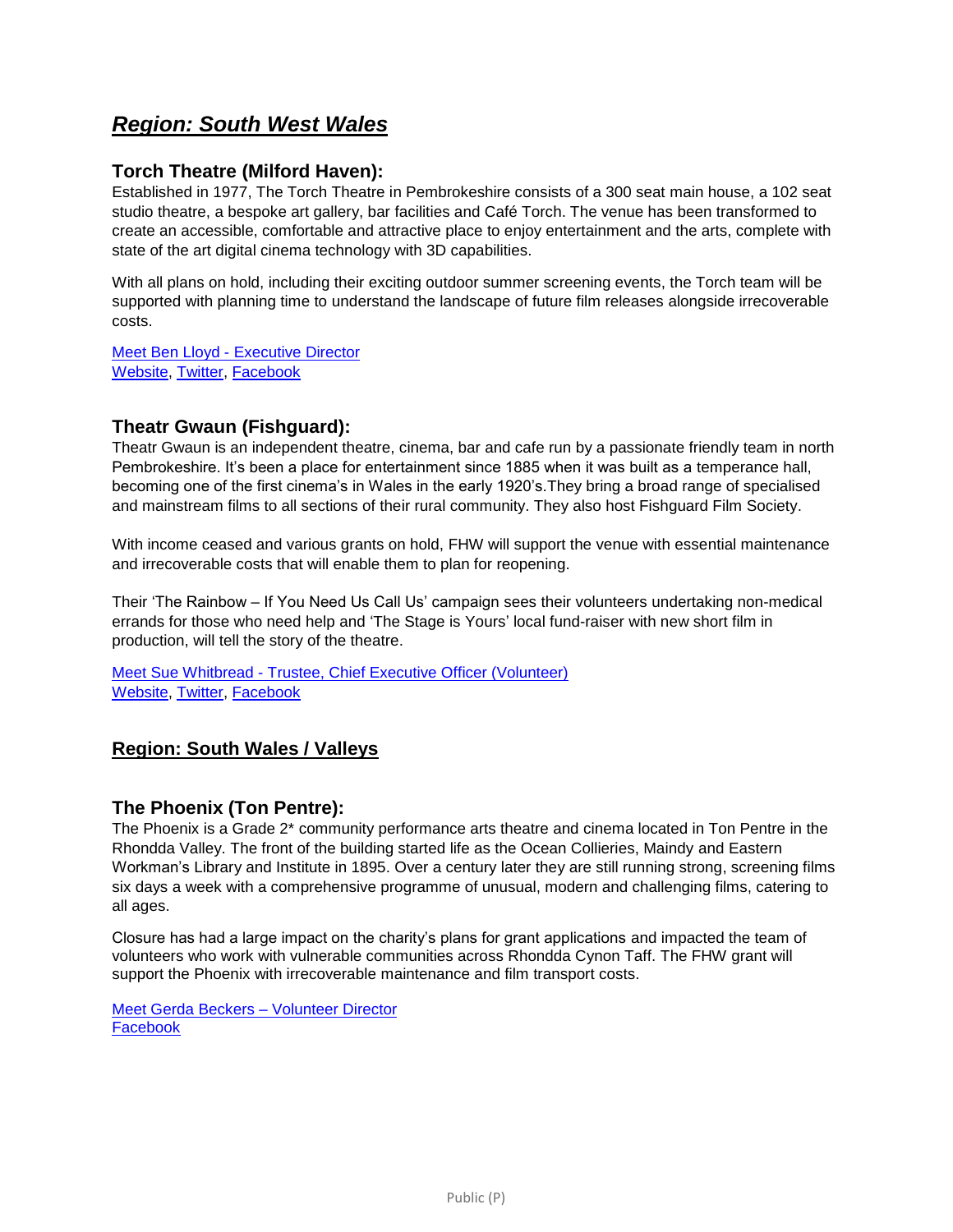# *Region: Wales - Wide*

### **Kotatsu Japanese Animation Festival (venues Wales - wide):**

Kotatsu is film festival specialising in Japanese animation, which takes place at Chapter in Cardiff and Aberystwyth Arts Centre in Aberystwyth.

The festival generally takes place each September, so fundraising and planning for the 10<sup>th</sup> anniversary event has been hugely affected. FHW support will enable Kotatsu to offer a day of online Independent Japanese short films screenings during closure.

[Meet Director Eiko Ishii Meredith](https://www.filmhubwales.org/en/the-people-behind-welsh-cinemas/) [Website,](http://www.kotatsufestival.com/) [Twitter,](https://twitter.com/Kotatsufestival) [Facebook](https://www.facebook.com/KotatsuFestival/)

### **WOW Film Festival (venues Wales wide):**

WOW has been celebrating the riches of world cinema since 2001, bringing an eclectic, intriguing, and moving selection of films from around the globe to cinemas across Wales. WOW presents a selection of the very best in world cinema including films from Wales.

This year's festival opened with a sell-out screening on International Women's Day and was due to run untill April 8 at Aberystwyth Arts Centre, Kinokulture Oswestry, Pontio Bangor, Theatr Mwldan Cardigan and Taliesin Swansea but was postponed just days into delivery. FHW support will help with irrecoverable costs as well as business planning for the future.

[Meet David Gillam –](https://www.filmhubwales.org/en/the-people-behind-welsh-cinemas/) Festival Director [Website,](https://www.wowfilmfestival.com/en/) [Twitter,](https://twitter.com/WOWFilm) [Facebook](https://www.facebook.com/WOWfilmfest)

**Film Hub Wales have also invested a further £17,000 into regional networks to protect strategic regional support services during Covid-19 that offer support to cinemas and festivals:**

- **Wales Youth Film Festival Network**: A Welsh film festival network initiative, developed by Film Hub Wales, Wicked Wales (Rhyl) and key festivals within the region which works to increase British independent and international film programmes available for and made by young audiences. For more information, please contact the network coordinator Lorraine [Mahoney.](mailto:lmahoney.WYFN@outlook.com)
- **Vale Venues**

A rural, county-wide project led by the Memo Arts Centre in Barry on behalf of 11 mixed arts venues and community cinemas across the Vale of Glamorgan. They will support collaboration between partners during closure and generate greater public awareness of local ongoing activities.

<https://www.memoartscentre.co.uk/vale-venues/> <https://www.facebook.com/ValeVenuesCinema>

**Off Y Grid**

Established in 2016, Off Y Grid (OYG) is a partnership between seven cinemas in North Wales who are working collectively to promote British independent and international film, including home-grown Welsh content. The project is designed to reduce rural isolation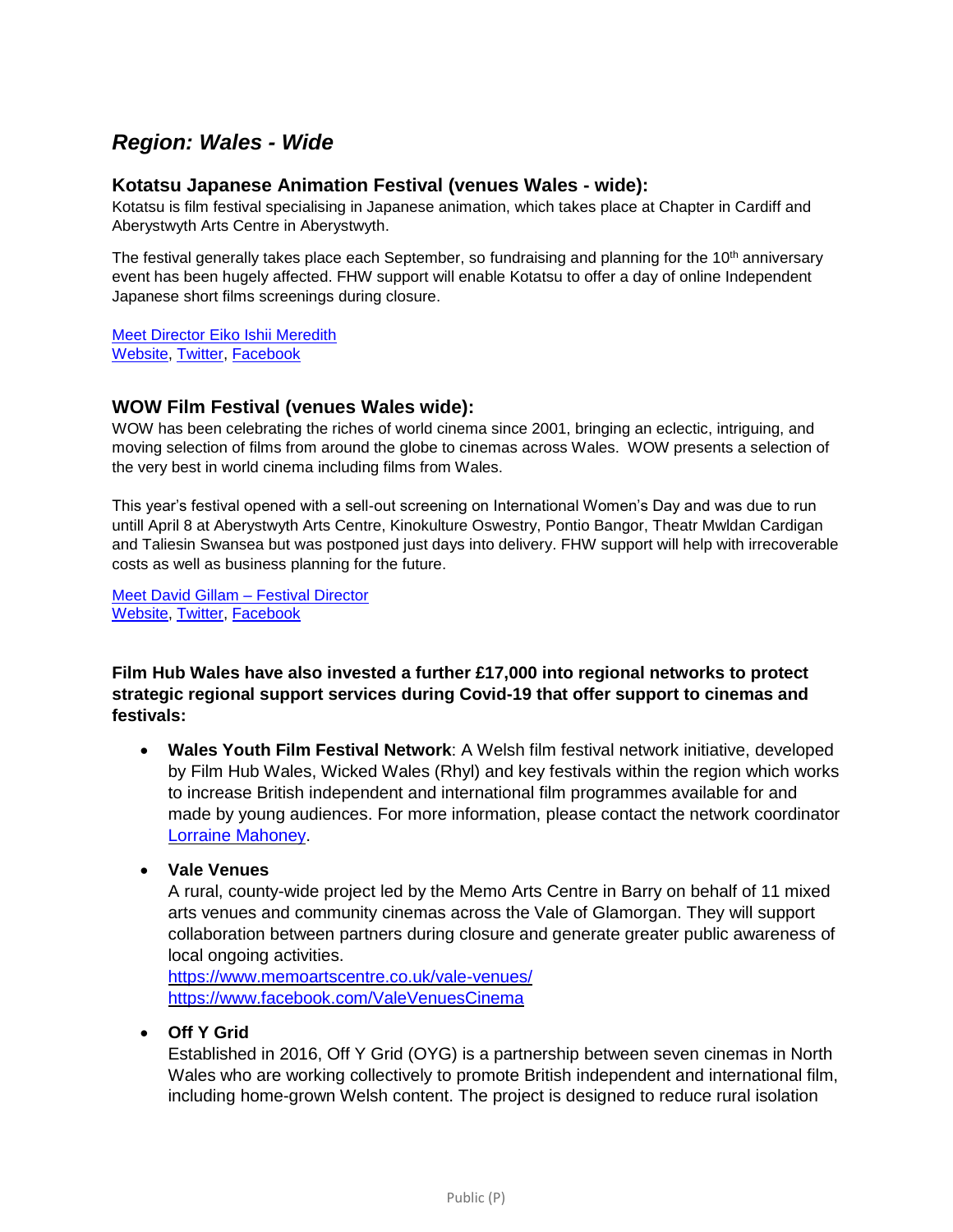through affordable, connected events, generating anticipation around film releases in North Wales.

Off Y [Grid](https://www.facebook.com/offygrid/) venues include [Galeri,](http://www.galericaernarfon.com/) Caernarfon; [Pontio,](https://www.pontio.co.uk/Online/) Bangor; [CELLB,](http://cellb.org/) Blaenau Ffestiniog, [Neuadd](https://www.neuadddwyfor.com/en) Dwyfor in Pwllheli, Dragon [Theatre](http://www.dragontheatre.co.uk/) in Barmouth, [TAPE](http://tapemusicandfilm.co.uk/) in Old Colwyn and [Neuadd](https://neuaddogwen.com/) Ogwen, Bethesda.

[Twitter,](https://twitter.com/OffYGrid) [Facebook](https://www.facebook.com/offygrid/)

### **Notes to Editors:**

#### **About Film Hub Wales**

Film Hub Wales aims to bring more films, to more people, in more places around Wales. Part of the BFI Film Audience Network and supported by National Lottery funding, FHW regularly develops inventive ways for people in Wales to go to the cinema with its independent member venues.

Film Hub Wales (FHW) is one of eight UK wide 'hubs' part of the BFI Film Audience Network (FAN) and supported with National Lottery funding, with Chapter appointed as the Film Hub Lead Organisation (FHLO) in Wales. We aim to develop the exhibition sector through dedicated research, training and audience development project support. Since Film Hub Wales set up in 2013, we've supported over 225 exciting cinema projects, reaching over 465,000 audience members.

We are also proud to lead on the UK inclusive cinema strategy on behalf of BFI FAN.

### [Website,](https://filmhubwales.org/en/) [Twitter,](https://twitter.com/filmhubwales) [Facebook](https://www.facebook.com/filmhubwales/)

#### **About the BFI Film Audience Network**

Supported by National Lottery funding, the BFI Film Audience Network (FAN), is central to the BFI's aim to ensure the greatest choice of film is available for everyone. Established in 2012 to build wider and more diverse UK cinema audiences for British and international film, FAN is a unique, UK-wide collaboration made up of eight Hubs managed by leading film organisations and venues strategically placed around the country. FAN also supports talent development with BFI NETWORK Talent Executives in each of the English Hubs, with a mission to discover and support talented writers, directors and producers at the start of their careers.

BFI FAN Film Hubs are:

- Film Hub Midlands is led by Broadway, Nottingham working in partnership with the Birmingham-based Flatpack
- Film Hub North is led collectively by Showroom Workstation, Sheffield, HOME Manchester and Tyneside Cinema, Newcastle
- Film Hub South East is led by the Independent Cinema Office
- Film Hub South West is led by Watershed in Bristol